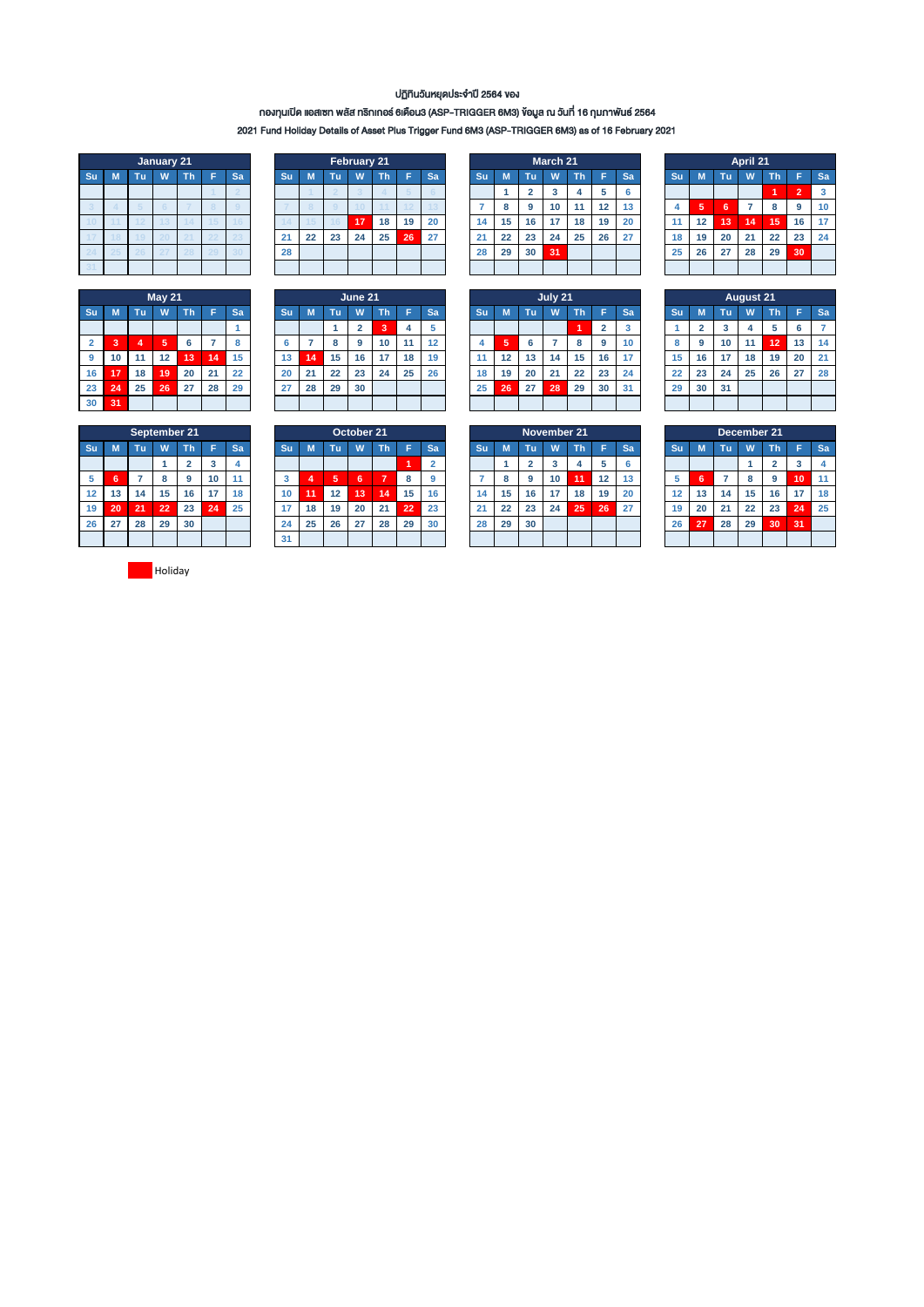| <b>UITIUSUHBAUS: 910 2564 VOJ</b> |               |                          |                          |                          |                                                                                                   |                             |                          |                          |                          |                     |  |
|-----------------------------------|---------------|--------------------------|--------------------------|--------------------------|---------------------------------------------------------------------------------------------------|-----------------------------|--------------------------|--------------------------|--------------------------|---------------------|--|
|                                   |               |                          |                          |                          | กองทุนเปิด แอสเซท พลัส ทธิกเกอร์ 6เดือน3 (ASP-TRIGGER 6M3) ข้อมูล ณ วันที่ 16 กุมภาพันธ์ 2564     |                             |                          |                          |                          |                     |  |
|                                   |               |                          |                          |                          | 2021 Fund Holiday Details of Asset Plus Trigger Fund 6M3 (ASP-TRIGGER 6M3) as of 16 February 2021 |                             |                          |                          |                          |                     |  |
|                                   |               |                          |                          |                          |                                                                                                   | ตารางวันหยุดทำรายการ        |                          |                          |                          |                     |  |
|                                   |               |                          |                          |                          |                                                                                                   | <b>Fund Holiday Details</b> |                          |                          |                          |                     |  |
| <b>Juli/Date</b>                  | <b>Su/Day</b> | <b>Inc/Thalland</b>      | anty vus                 | <b>Vu/China</b>          | domwHong Kong                                                                                     | inuunsn/Denmark             | <b>USJIFIE/France</b>    | <b>199SUU/Germany</b>    | uesiou/Norway            | <b>Result</b>       |  |
| 17/02/2021                        | Wednesday     |                          |                          | No Settlement/No Trading |                                                                                                   |                             |                          |                          |                          | <b>Fund Hollday</b> |  |
| 26/02/2021                        | Friday        | No Settlement/No Trading |                          |                          |                                                                                                   |                             |                          |                          |                          | <b>Fund Hollday</b> |  |
| 31/03/2021                        | Wednesday     |                          |                          |                          |                                                                                                   |                             |                          |                          | Partial Trading          | <b>Fund Hollday</b> |  |
| 01/04/2021                        | Thursday      |                          |                          |                          |                                                                                                   | No Settlement               |                          |                          | No Settlement/No Trading | <b>Fund Hollday</b> |  |
| 02/04/2021                        | Friday        |                          | No Settlement/No Trading |                          | No Settlement/No Trading                                                                          | No Settlement               | No Settlement/No Trading | No Settlement/No Trading | No Settlement/No Trading | <b>Fund Hollday</b> |  |
| 05/04/2021                        | Monday        |                          |                          | No Settlement/No Trading | No Settlement/No Trading                                                                          | No Settlement               | No Settlement/No Trading | No Settlement/No Trading | No Settlement/No Trading | <b>Fund Hollday</b> |  |
| 06/04/2021                        | Tuesday       | No Settlement/No Trading |                          |                          | No Settlement/No Trading                                                                          |                             |                          |                          |                          | <b>Fund Hollday</b> |  |
| 13/04/2021                        | Tuesday       | No Settlement/No Trading |                          |                          |                                                                                                   |                             |                          |                          |                          | <b>Fund Hollday</b> |  |
| 14/04/2021                        | Wednesday     | No Settlement/No Trading |                          |                          |                                                                                                   |                             |                          |                          |                          | <b>Fund Hollday</b> |  |
| 15/04/2021                        | Thursday      | No Settlement/No Trading |                          |                          |                                                                                                   |                             |                          |                          |                          | <b>Fund Hollday</b> |  |
| 30/04/2021                        | Friday        |                          |                          |                          |                                                                                                   | No Settlement               |                          |                          |                          | <b>Fund Hollday</b> |  |
| 03/05/2021                        | Monday        | No Settlement/No Trading |                          | No Settlement            |                                                                                                   |                             |                          |                          |                          | <b>Fund Hollday</b> |  |
| 04/05/2021                        | Tuesday       | No Settlement/No Trading |                          | No Settlement            |                                                                                                   |                             |                          |                          |                          | <b>Fund Hollday</b> |  |
| 05/05/2021                        | Wednesday     |                          |                          | No Settlement            |                                                                                                   |                             |                          |                          |                          | <b>Fund Hollday</b> |  |
| 13/05/2021                        | Thursday      |                          |                          |                          |                                                                                                   | No Settlement               |                          |                          | No Settlement/No Trading | <b>Fund Hollday</b> |  |
| 14/05/2021                        | Friday        |                          |                          |                          |                                                                                                   | No Settlement               |                          |                          |                          | <b>Fund Hollday</b> |  |
| 17/05/2021                        | Monday        |                          |                          |                          |                                                                                                   |                             |                          |                          | No Settlement/No Trading | <b>Fund Hollday</b> |  |
| 19/05/2021                        | Wednesday     |                          |                          |                          | No Settlement/No Trading                                                                          |                             |                          |                          |                          | <b>Fund Hollday</b> |  |
| 24/05/2021                        | Monday        |                          |                          |                          |                                                                                                   | No Settlement               |                          | No Trading               | No Settlement/No Trading | <b>Fund Hollday</b> |  |
| 26/05/2021                        | Wednesday     | No Settlement/No Trading |                          |                          |                                                                                                   |                             |                          |                          |                          | <b>Fund Hollday</b> |  |
| 31/05/2021                        | Monday        |                          | No Settlement/No Trading |                          |                                                                                                   |                             |                          |                          |                          | <b>Fund Hollday</b> |  |
|                                   | Thursday      | No Settlement/No Trading |                          |                          |                                                                                                   |                             |                          |                          |                          |                     |  |
| 03/06/2021<br>14/06/2021          |               |                          |                          |                          |                                                                                                   |                             |                          |                          |                          | <b>Fund Hollday</b> |  |
|                                   | Monday        |                          |                          | No Settlement/No Trading | No Settlement/No Trading                                                                          |                             |                          |                          |                          | <b>Fund Hollday</b> |  |
| 01/07/2021                        | Thursday      |                          |                          |                          | No Settlement/No Trading                                                                          |                             |                          |                          |                          | <b>Fund Hollday</b> |  |
| 05/07/2021                        | Monday        |                          | No Settlement/No Trading |                          |                                                                                                   |                             |                          |                          |                          | <b>Fund Hollday</b> |  |
| 26/07/2021                        | Monday        | No Settlement/No Trading |                          |                          |                                                                                                   |                             |                          |                          |                          | <b>Fund Hollday</b> |  |
| 28/07/2021                        | Wednesday     | No Settlement/No Trading |                          |                          |                                                                                                   |                             |                          |                          |                          | <b>Fund Hollday</b> |  |
| 12/08/2021                        | Thursday      | No Settlement/No Trading |                          |                          |                                                                                                   |                             |                          |                          |                          | <b>Fund Hollday</b> |  |
| 06/09/2021                        | Monday        |                          | No Settlement/No Trading |                          |                                                                                                   |                             |                          |                          |                          | <b>Fund Hollday</b> |  |
| 20/09/2021                        | Monday        |                          |                          | No Settlement            |                                                                                                   |                             |                          |                          |                          | <b>Fund Hollday</b> |  |
| 21/09/2021                        | Tuesday       |                          |                          | No Settlement/No Trading |                                                                                                   |                             |                          |                          |                          | <b>Fund Hollday</b> |  |
| 22/09/2021                        | Wednesday     |                          |                          |                          | No Settlement/No Trading                                                                          |                             |                          |                          |                          | <b>Fund Hollday</b> |  |
| 24/09/2021                        | Friday        | No Settlement/No Trading |                          |                          |                                                                                                   |                             |                          |                          |                          | <b>Fund Hollday</b> |  |
| 01/10/2021                        | Friday        |                          |                          | No Settlement/No Trading | No Settlement/No Trading                                                                          |                             |                          |                          |                          | <b>Fund Hollday</b> |  |
| 04/10/2021                        | Monday        |                          |                          | No Settlement/No Trading |                                                                                                   |                             |                          |                          |                          | <b>Fund Hollday</b> |  |
| 05/10/2021                        | Tuesday       |                          |                          | No Settlement/No Trading |                                                                                                   |                             |                          |                          |                          | <b>Fund Hollday</b> |  |
| 06/10/2021                        | Wednesday     |                          |                          | No Settlement            |                                                                                                   |                             |                          |                          |                          | <b>Fund Hollday</b> |  |
| 07/10/2021                        | Thursday      |                          |                          | No Settlement            |                                                                                                   |                             |                          |                          |                          | <b>Fund Hollday</b> |  |
| 11/10/2021                        | Monday        |                          | No Settlement            |                          |                                                                                                   |                             |                          |                          |                          | <b>Fund Hollday</b> |  |
| 13/10/2021                        | Wednesday     | No Settlement/No Trading |                          |                          |                                                                                                   |                             |                          |                          |                          | <b>Fund Hollday</b> |  |
| 14/10/2021                        | Thursday      |                          |                          |                          | No Settlement/No Trading                                                                          |                             |                          |                          |                          | <b>Fund Hollday</b> |  |
| 22/10/2021                        | Friday        | No Settlement/No Trading |                          |                          |                                                                                                   |                             |                          |                          |                          | <b>Fund Hollday</b> |  |
| 11/11/2021                        | Thursday      |                          | No Settlement            |                          |                                                                                                   |                             |                          |                          |                          | <b>Fund Hollday</b> |  |
| 25/11/2021                        | Thursday      |                          | No Settlement/No Trading |                          |                                                                                                   |                             |                          |                          |                          | <b>Fund Hollday</b> |  |
| 26/11/2021                        | Friday        |                          | Partial Trading          |                          |                                                                                                   |                             |                          |                          |                          | <b>Fund Hollday</b> |  |
| 06/12/2021                        | Monday        | No Settlement/No Trading |                          |                          |                                                                                                   |                             |                          |                          |                          | <b>Fund Hollday</b> |  |
| 10/12/2021                        | Friday        | No Settlement/No Trading |                          |                          |                                                                                                   |                             |                          |                          |                          | <b>Fund Hollday</b> |  |
|                                   |               |                          |                          |                          |                                                                                                   |                             |                          |                          |                          |                     |  |
| 24/12/202                         | Friday        |                          | No Settlement/No Trading |                          | No Settlement/Partial Trading                                                                     | No Settlement               | Partial Trading          | No Trading               | No Settlement/No Trading | <b>Fund Hollday</b> |  |
| 27/12/2021                        | Monday        |                          |                          |                          | No Settlement/No Trading                                                                          |                             |                          |                          |                          | <b>Fund Hollday</b> |  |
| 30/12/2021                        | Thursday      |                          |                          |                          |                                                                                                   |                             |                          | Partial Trading          |                          | <b>Fund Hollday</b> |  |
| 31/12/2021                        | Friday        | No Settlement/No Trading |                          |                          | No Settlement/Partial Trading                                                                     | No Settlement               | Partial Trading          | No Trading               | No Settlement/No Trading | <b>Fund Hollday</b> |  |
|                                   |               |                          |                          |                          |                                                                                                   |                             |                          |                          |                          |                     |  |